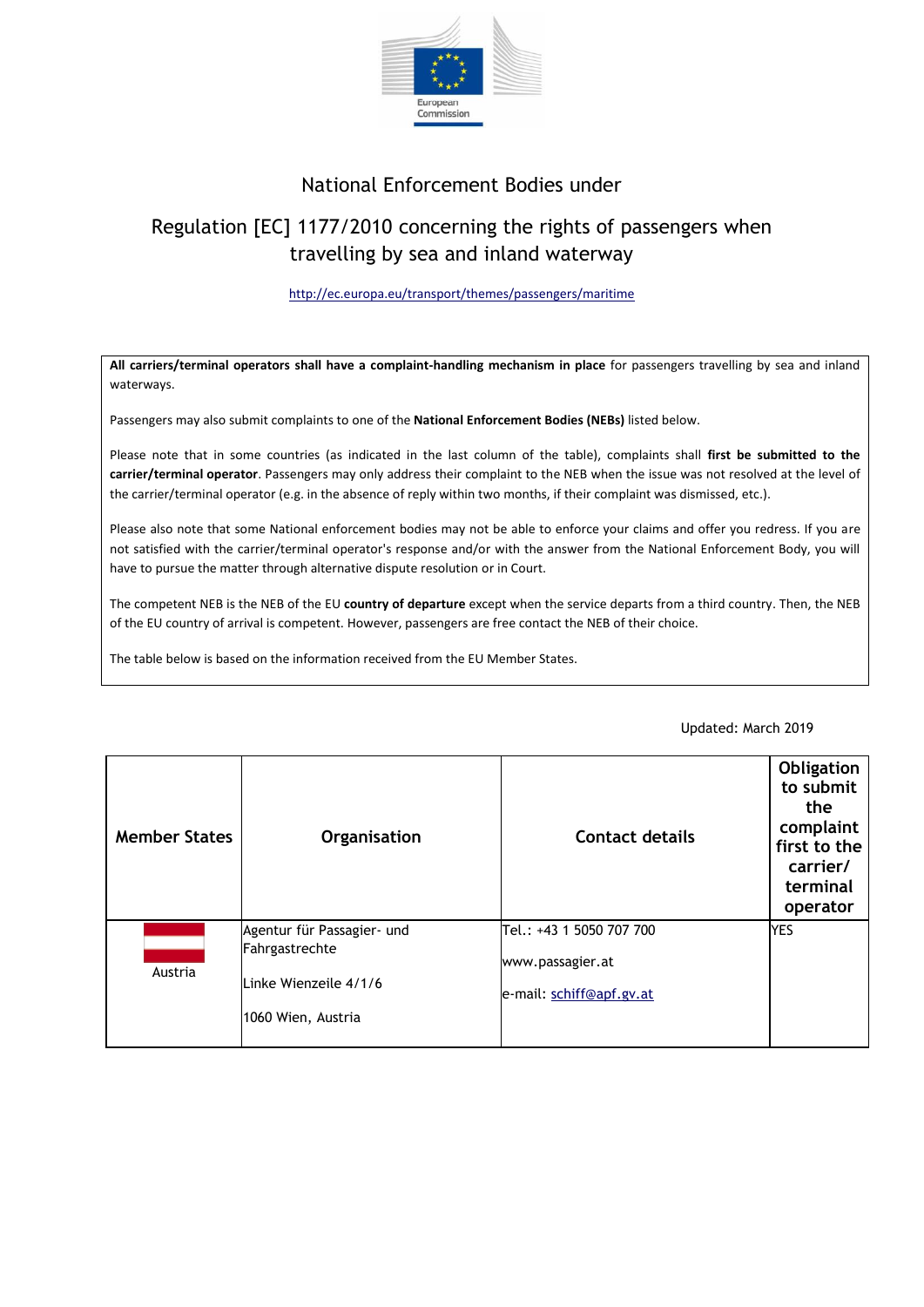

| <b>Member States</b>    | Organisation                                                                                                                                                                                                                                                                                                            | <b>Contact details</b>                                                                                                                                                                                                 | Obligation<br>to submit<br>the<br>complaint<br>first to the<br>carrier/<br>terminal<br>operator |
|-------------------------|-------------------------------------------------------------------------------------------------------------------------------------------------------------------------------------------------------------------------------------------------------------------------------------------------------------------------|------------------------------------------------------------------------------------------------------------------------------------------------------------------------------------------------------------------------|-------------------------------------------------------------------------------------------------|
| Belgium                 | Service Public Fédéral Mobilité et<br>Transports, Direction Générale<br>Transport maritime<br>Federale Overheidsdienst Mobiliteit en<br>Vervoer, Directoraat-generaal Maritiem<br>Vervoer                                                                                                                               | Tel. +32 2 277 35 01<br>le-mail:<br>waterborne.passengerrights@mobilit.fgov.<br>be<br>http://www.mobilit.belgium.be/fr/navig<br>ation/droitspassagers/<br>www.mobilit.belgium.be/nl/scheepvaart/<br>passagiersrechten/ | NO                                                                                              |
| <b>Bulgaria</b>         | Complaints against carriers and port<br>operators<br>Bulgarian Maritime Administration<br><b>Executive Agency</b><br>9 Dyakon Ignatiy Street, Sofia 1000,<br><b>Bulgaria</b><br>Complaints against tour operators and<br>travel agents<br>Ministry of Economy, Energy and<br>Tourism<br>8 Slavyanska Street, Sofia 1000 | Tel: (+359 2) 930 0910<br>Fax: (+359 2) 930 0920<br>e-mail: bma@marad.bg.<br>Tel: (exchange): (+359 2) 940 7001,<br>Fax: (+359 2) 987 2190; (+359 2) 981 9970<br>e-mail: e-docs@mee.government.bg                      | NO                                                                                              |
| <b>N</b> RNS<br>Croatia | Coastal Liner Services Agency (CLSA)<br>Agencija za obalni linijski pomorski<br>promet<br>Ulica grada Antofagaste 6,<br>21000 Split, Croatia                                                                                                                                                                            | Tel: +385 21 / 329 370<br>Fax: +385 21 / 329 379<br>e-mail: info@agencija-zolpp.hr<br>www.agencija-zolpp.hr                                                                                                            | <b>YES</b>                                                                                      |
| Cyprus                  | Department of Merchant Shipping of the Telephone:<br>Republic of Cyprus<br>Sea')<br>Killinis, Mesa Geitonia 4007, Limassol,<br>Postal address: P.O. Box 56193, 3305<br>Limassol                                                                                                                                         | +357 25 848100<br>+357 25 848200<br>Fax:<br>(Unit 'Rights of Passengers Travelling by e-mail: passengerrights@dms.mcw.gov.cy<br>Website: www.shipping.gov.cy                                                           | <b>YES</b>                                                                                      |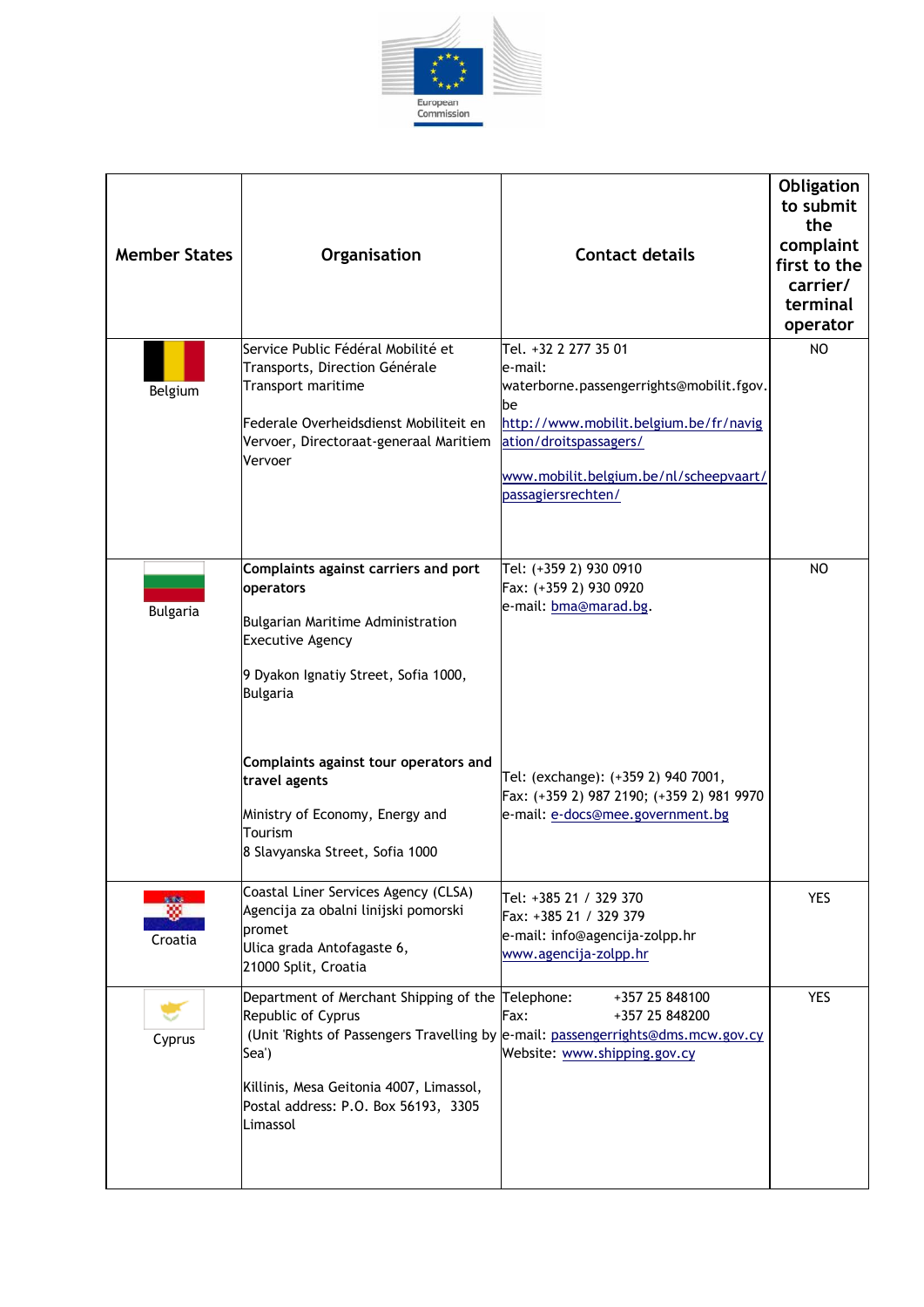

| <b>Member States</b> | Organisation                                                                                                                                                                                                                | <b>Contact details</b>                                                                                              | Obligation<br>to submit<br>the<br>complaint<br>first to the<br>carrier/<br>terminal<br>operator |
|----------------------|-----------------------------------------------------------------------------------------------------------------------------------------------------------------------------------------------------------------------------|---------------------------------------------------------------------------------------------------------------------|-------------------------------------------------------------------------------------------------|
| Czech Republic       | National Navigation Authority of the<br>Czech Republic                                                                                                                                                                      | Tel: +420 234 637 111<br>Fax: +420 283 871 514<br>e-mail: reditelstvi@plavebniurad.cz<br>www.spspraha.cz            | NO                                                                                              |
| Denmark              | Complaints against carriers and<br>complaints that are not handled by<br>other national authorities:<br>The Danish Maritime Authority/<br>Søfartsstyrelsen                                                                  | Tel.: +45 9137 6000<br>Fax: +45 9137 6001<br>e-mail: jus@dma.dk<br>www.dma.dk/Policy/Sider/PassengerRigh<br>ts.aspx | <b>YES</b>                                                                                      |
|                      | Complaints against terminal operators:<br>The Danish Transport Authority/<br>Trafikstyrelsen                                                                                                                                | Tel.: +45 7221 8800<br>Fax: +45 7262 6790<br>e-mail: info@trafikstyrelsen.dk<br>www.trafikstyrelsen.dk              |                                                                                                 |
|                      | Complaints of an economic nature<br>regarding tickets of ecreta. EUR 100<br>or more<br>The Danish Consumer Complaints Board/ Fax: +45 4171 5100<br>Forbrugerklagenævnets ecretariat<br>(Konkurrence- og Forbrugerstyrelsen) | Tel.: +45 4171 5000<br>e-mail: kfst@kfst.dk<br>www.kfst.dk                                                          |                                                                                                 |
| Estonia              | <b>Consumer Protection and Technical</b><br><b>Regulatory Authority</b><br>Postal address: Sõle 23a, 10614 Tallinn,<br>Estonia                                                                                              | Tel: +372 667 2000<br>Fax: +372 667 2001<br>E-mail: info@ttja.ee<br>Website: www.ttja.ee                            | <b>YES</b>                                                                                      |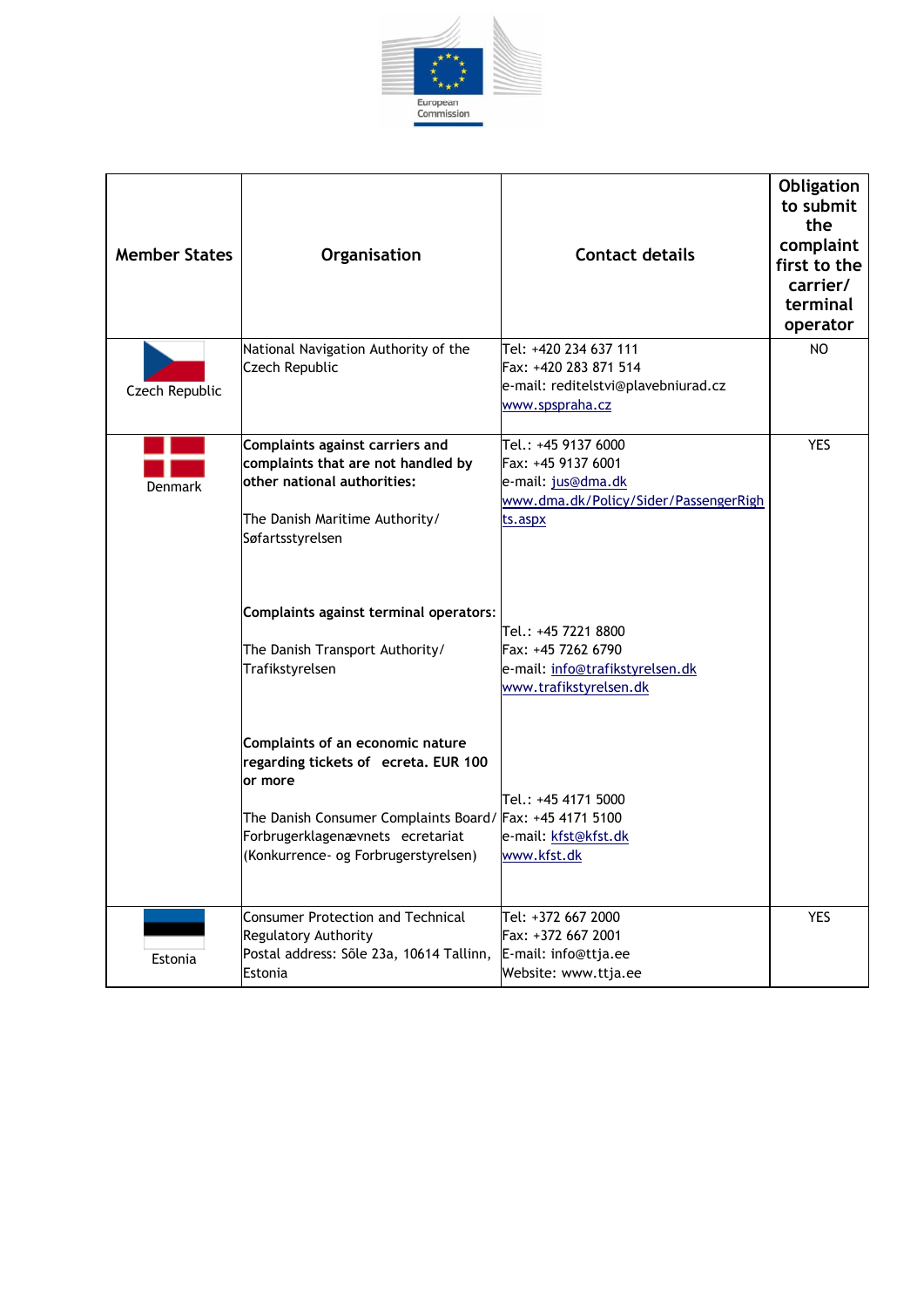

| <b>Member States</b> | Organisation                                                                                                                                                                                                                                                                           | <b>Contact details</b>                                                                                                       | Obligation<br>to submit<br>the<br>complaint<br>first to the<br>carrier/<br>terminal<br>operator |
|----------------------|----------------------------------------------------------------------------------------------------------------------------------------------------------------------------------------------------------------------------------------------------------------------------------------|------------------------------------------------------------------------------------------------------------------------------|-------------------------------------------------------------------------------------------------|
| Finland              | Complaints from private consumers:<br>Consumer Disputes Board<br>P.O. Box 306<br>FIN-00531 Helsinki                                                                                                                                                                                    | tel. +358 29 566 5200<br>e-mail: kril@oikeus.fi<br>www.kuluttajariita.fi                                                     | <b>YES</b>                                                                                      |
|                      | Complaints from business travellers:<br>The Finnish Transport and<br>Communications Agency (Traficom)<br>Kumpulantie 9, 00520<br>P.O. Box 320, 00059 TRAFICOM<br>FI - 00101 HELSINKI                                                                                                   | Tel. +358 29 534 5000<br>e-mail: kirjaamo@traficom.fi<br>www.traficom.fi                                                     |                                                                                                 |
|                      | Supervision of the interests of<br>consumers on a collective level (no<br>handling of individual cases):<br>Consumer Ombudsman / Competition<br>and Consumer Authority<br>Postal address: P.O.B. 5, FIN-00531<br>Helsinki<br>Visiting address: Siltasaarenkatu 12 A,<br>00530 Helsinki | Exchange: +358 29 505 3000<br>e-mail: kirjaamo@kkv.fi<br>www.kkv.fi                                                          |                                                                                                 |
| France               | Ministère de l'économie et des finances<br>Direction Générale de la Concurrence,<br>de la Consommation et de la Répression  e-mail: 6D@dgccrf.finances.gouv.fr<br>des Fraudes (DGCCRF)<br>Paris Bercy, France                                                                          | Tel. + 33 1 44 97 31 26<br>www.service-public.fr                                                                             | N <sub>O</sub>                                                                                  |
| Germany              | lEisenbahn-Bundesamt<br>Heinemannstr. 6<br>53175 Bonn, Germany                                                                                                                                                                                                                         | Tel: +49(228)30795-400<br>Fax: +49(228)30795-499<br>e-mail: fahrgastrechte@eba.bund.de<br>www.eba.bund.de                    | <b>YES</b>                                                                                      |
| Greece               | Ministry of Maritime Affairs & Insular<br>Policy<br>Akti Vasiliadi Gate E1-E2, Piraeus,<br>Greece, PostCode 185 10                                                                                                                                                                     | Tel.: +30 213 137 4258<br>Tel.: +30 213 137 1495<br>Fax: +30 210 413 5673<br>e-mail: dths@hcg.gr<br>www.hcg.gr<br>www.yen.gr | YES                                                                                             |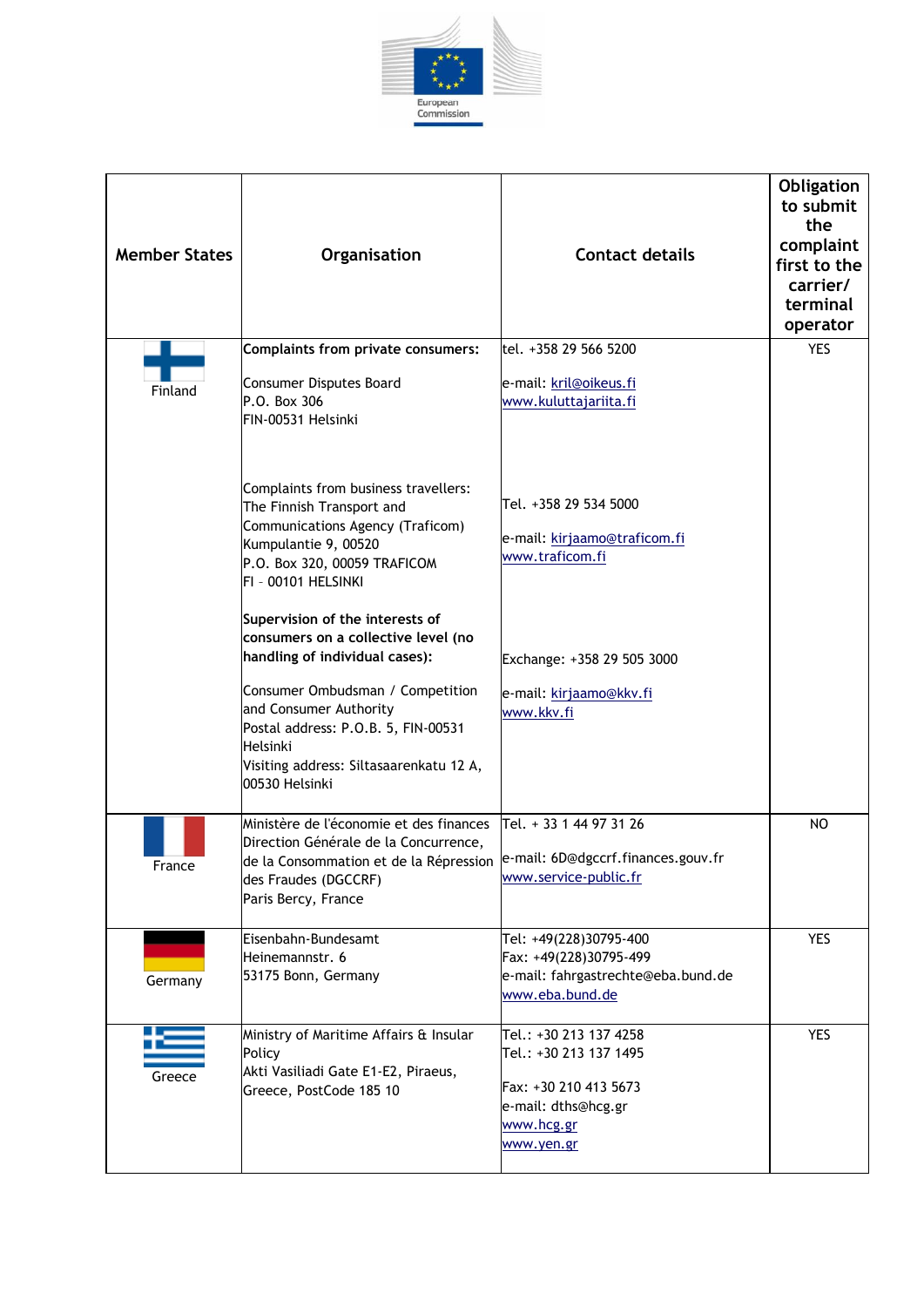

| <b>Member States</b> | Organisation                                                                                                                                                                                                                                                                                                                                           | <b>Contact details</b>                                                                                                                                | Obligation<br>to submit<br>the<br>complaint<br>first to the<br>carrier/<br>terminal<br>operator |
|----------------------|--------------------------------------------------------------------------------------------------------------------------------------------------------------------------------------------------------------------------------------------------------------------------------------------------------------------------------------------------------|-------------------------------------------------------------------------------------------------------------------------------------------------------|-------------------------------------------------------------------------------------------------|
| Hungary              | Complaints against carriers<br>Ministry for Innovation and Technology<br><b>Consumer Protection</b><br><b>Strategy Department</b><br>Address: H-1011 Budapest, Fő utca 44-<br>50. Postal address: H-1440 Budapest, Pf.<br>1, Hungary<br>Complaints against ports and terminal<br>operators<br>Government Office of the Capital City<br><b>Budapest</b> | Tel: + 36 1 795 8282<br>Fax: + 36 1 311 1412<br>e-mail: fogyasztovedelem@itm.gov.hu<br>Tel: +36 1 474 1751<br>e-mail:hajozas@bfkh.gov.hu              | NO.                                                                                             |
|                      | Department of Transport<br>Address: H-1138 Budapest, Vaci ut 118<br>Postal address: H-1387 Budapest, Pf.<br>1007, Hungary                                                                                                                                                                                                                              |                                                                                                                                                       |                                                                                                 |
| Ireland              | National Transport Authority<br>Dun Sceine<br><b>Harcourt Lane</b><br>Dublin 2<br>Ireland                                                                                                                                                                                                                                                              | Tel: +353 18798300<br>Fax: +353 18798300<br>e-mail: complaints@nationaltransport.ie<br>www.nationaltransport.ie<br>http://www.transportforireland.ie/ | <b>YES</b>                                                                                      |
| Italy                | AUTORITA' DI REGOLAZIONE DEI<br>TRASPORTI (ART) (Transport Regulation<br>Authority)<br>VIA NIZZA N. 230 - 10126 Torino                                                                                                                                                                                                                                 | Tel:+3901119212550<br>http://www.autorita-trasporti.it/<br>ddu@autorita-trasporti.it                                                                  | <b>YES</b>                                                                                      |
| Latvia               | <b>Consumer Rights Protection Centre</b><br><b>Brivibas Street 55</b><br>Riga, LV - 1010, Latvia                                                                                                                                                                                                                                                       | Tel: +371 65452554<br>Fax: + 371 67388634<br>e-mail: ptac@ptac.gov.lv<br>www.ptac.gov.lv                                                              | <b>YES</b>                                                                                      |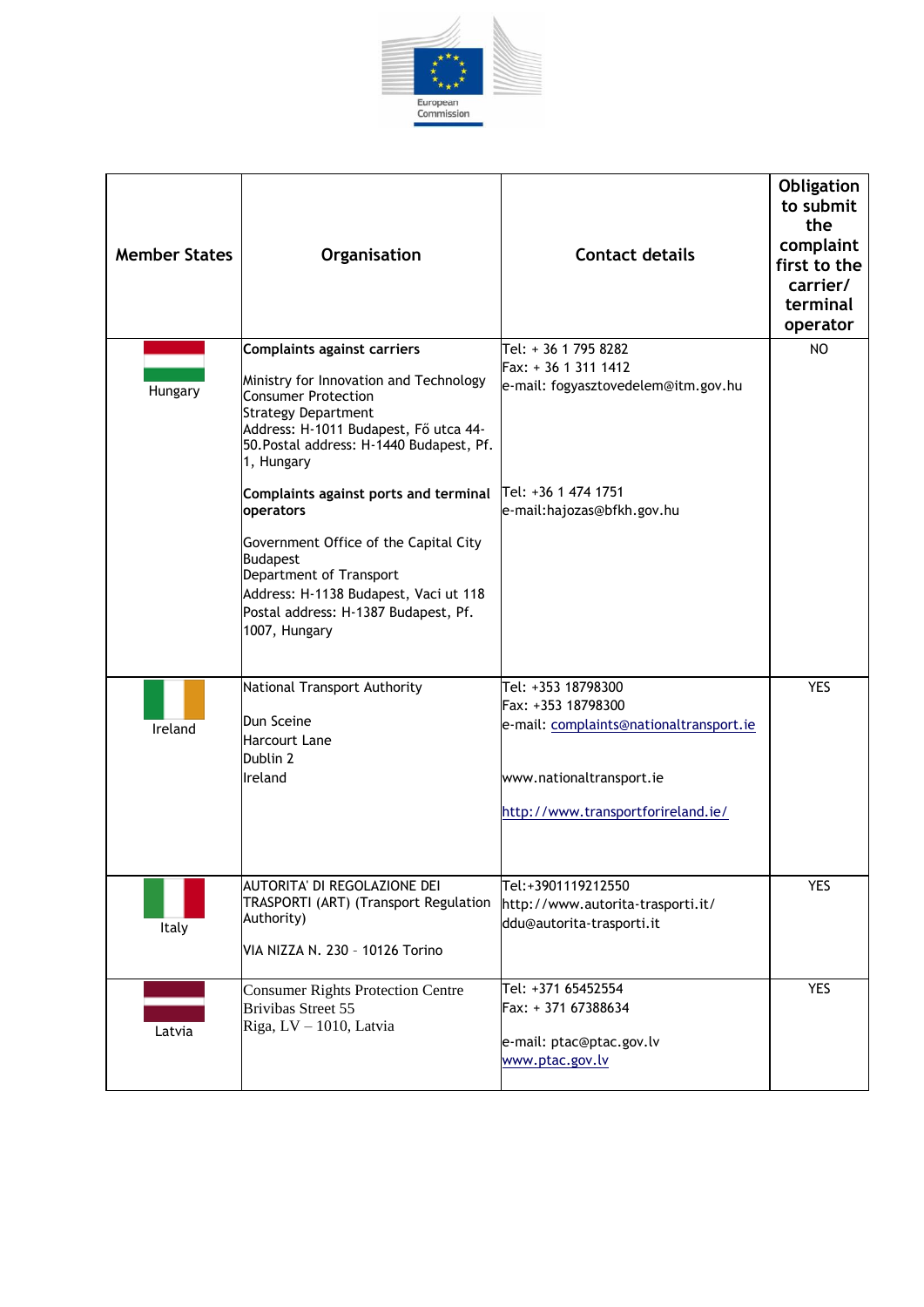

| <b>Member States</b> | Organisation                                                                                                                                                                                                | <b>Contact details</b>                                                                                                         | Obligation<br>to submit<br>the<br>complaint<br>first to the<br>carrier/<br>terminal<br>operator |
|----------------------|-------------------------------------------------------------------------------------------------------------------------------------------------------------------------------------------------------------|--------------------------------------------------------------------------------------------------------------------------------|-------------------------------------------------------------------------------------------------|
| Lithuania            | Complaints from passengers and cruise Tel: +370 5 262 6751<br>participants:<br>The State Consumer Rights Protection<br>Authority<br>Vilniaus str. 25<br>01402 Vilnius, Lithuania                            | Fax: +370 5 279 14 66<br>e-mail: tarnyba@vvtat.lt<br>www.vvtat.lt                                                              | <b>YES</b>                                                                                      |
|                      | Supervision of the interests of<br>consumers on a collective level (no<br>handling of individual cases):<br>Lithuanian Maritime Safety<br>Administration<br>U. Janonio str. 24<br>92251 Klaipėda, Lithuania | Tel: +370 46 469 602<br>Fax: +370 46 469 600<br>e-mail: msa@msa.lt<br>www.msa.lt                                               |                                                                                                 |
| Luxembourg           |                                                                                                                                                                                                             |                                                                                                                                |                                                                                                 |
| Ф<br>Malta           | Malta Competition and Consumer Affairs Tel: +356 2395 2000<br>Authority<br>Mizzi House, National Road<br>Blata l-Bajda<br>Hamrun HMR 9010<br>Malta                                                          | Fax: +356 2124 2406<br>e-mail:<br>seapassengerrights.mccaa@mccaa.org.mt<br>http://www.mccaa.org.mt/en/sea-<br>passenger-rights | <b>YES</b>                                                                                      |
| Netherlands          | Inspectie Leefomgeving en Transport<br>Bezoekadres Weena 723 3013 AM<br>Rotterdam, the Netherlands<br>Postadres Postbus 8634 3009 AP<br>Rotterdam, the Netherlands                                          | Tel: 088-4890000<br>www.ilent.nl/onderwerpen/transport/pas<br>sagiersrechten/passagiersrechten_water/i<br>ndex.aspx            | YES                                                                                             |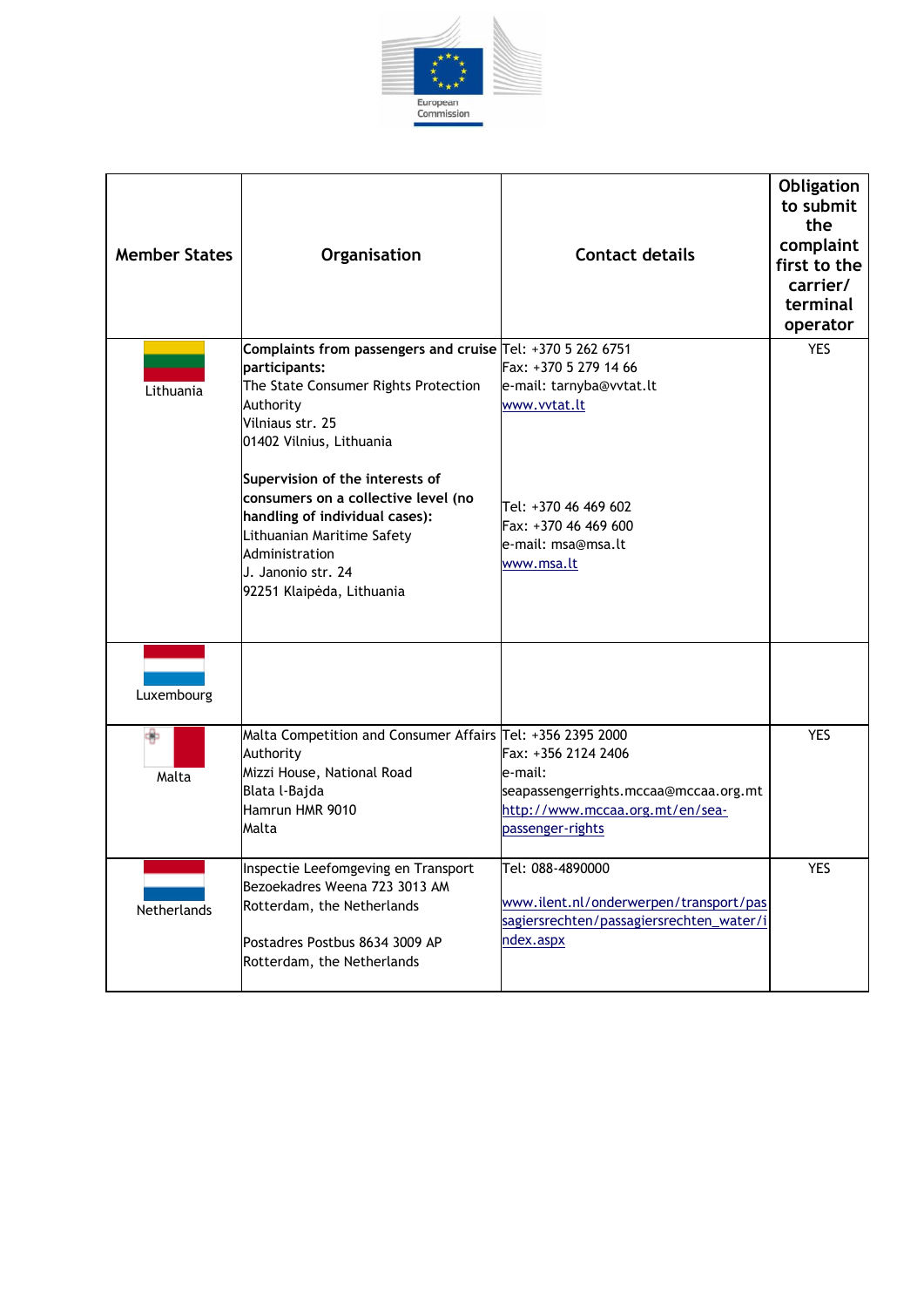

| <b>Member States</b> | Organisation                                                                                                                                                                                     | <b>Contact details</b>                                                                                                   | Obligation<br>to submit<br>the<br>complaint<br>first to the<br>carrier/<br>terminal<br>operator |
|----------------------|--------------------------------------------------------------------------------------------------------------------------------------------------------------------------------------------------|--------------------------------------------------------------------------------------------------------------------------|-------------------------------------------------------------------------------------------------|
| Poland               | <b>Maritime Transport:</b><br>Ports of the western and central coast<br>(e.g. Świnoujscie, Szczecin,<br>Kołobrzeg, Darłowo):<br>Maritime Office in Szczecin<br>Pl. Batorego 4<br>70-207 Szczecin | Tel: +48 91 440 34 00<br>Fax: +48 91 434 46 56<br>e-mail: sekretariat@ums.gov.pl<br>www.ums.gov.pl                       | <b>YES</b>                                                                                      |
|                      | Ports of the eastern coast<br>(e.g. Gdańsk, Gdynia):<br>Maritime Office in Gdyniaul.<br>Chrzanowskiego 10<br>81-338 Gdynia<br><b>Inland Navigation:</b>                                          | Tel: +48 58 620 22 85<br>Fax: +48 58 620 30 39<br>e-mail: dumsekr@umgdy.gov.pl<br>www.umgdy.gov.pl                       |                                                                                                 |
|                      | Inland Navigation Office in Szczecin<br>Pl. Batorego 4<br>70-207 Szczecin                                                                                                                        | Tel: +48 91 434 02 79<br>Fax: +48 91 434 01 29<br>e-mail: sekretariat@szczecin.uzs.gov.pl<br>http://szczecin.uzs.gov.pl/ |                                                                                                 |
| Portugal             | Autoridade da Mobilidade e dos<br>Transportes<br>(Authority for Mobility and Transport)<br>Palácio Coimbra, Rua de Santa Apolónia,<br>n.º 53, 1100-468 Lisboa                                    | Tel: +351 211 025 800<br>www.amt-autoridade.pt<br>geral@amt-autoridade.pt                                                | <b>YES</b><br>(complaints'<br>book)                                                             |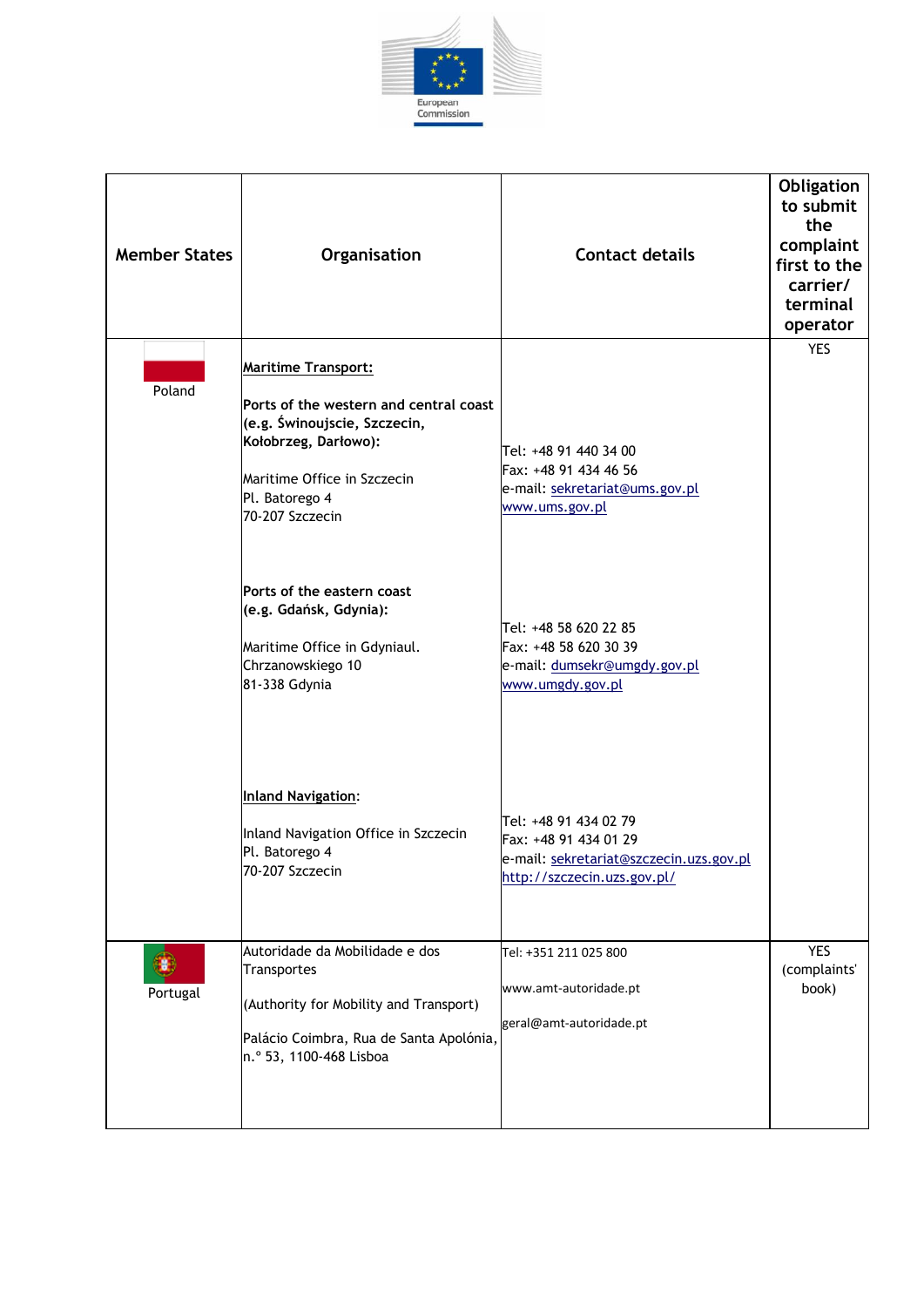

| <b>Member States</b> | Organisation                                                                                                                                                                                                                            | <b>Contact details</b>                                                                                     | Obligation<br>to submit<br>the<br>complaint<br>first to the<br>carrier/<br>terminal<br>operator |
|----------------------|-----------------------------------------------------------------------------------------------------------------------------------------------------------------------------------------------------------------------------------------|------------------------------------------------------------------------------------------------------------|-------------------------------------------------------------------------------------------------|
| Romania              | National Authority for Consumer<br>Protection                                                                                                                                                                                           | Tel: +40 311 18 62<br>Fax: +40 314 34 62<br>e-mail: office@anpc.ro<br>http://www.anpc.gov.ro/              | NO                                                                                              |
| 韩<br>Slovakia        | Slovak Trade Inspection<br>Prievozska 32<br>P.O. Box 29<br>827 99 Bratislava 27, Slovakia                                                                                                                                               | Tel.: +421 258 272 159<br>Fax: +421 253 414 996<br>e-mail: martin.biskupic@soi.sk, ui@soi.sk<br>www.soi.sk | <b>YES</b>                                                                                      |
| Slovenia             | Handling of complaints related to<br>contractual relationships between<br>carriers and passengers/consumers<br>Market Inspectorate<br>Parmova 33<br>1000 Ljubljana, Slovenia                                                            | Tel.: +386 1 280 87 00<br>Fax.: +386 1 280 87 40<br>e-mail: gp.tirs@gov.si<br>http://www.ti.gov.si         | <b>YES</b>                                                                                      |
|                      | Monitoring of the ability of employees<br>to assist people with<br>disabilities/reduced mobility,<br>availability of information on<br>passenger rights<br>Slovenian Maritime Administration<br>Ukmarjev trg 2,<br>6000 Koper, Slovenia | Tel.: +386 5 663 21 00<br>Fax.: +386 5 663 21 02<br>e-mail: ursp.box@gov.si<br>http://www.up.gov.si        |                                                                                                 |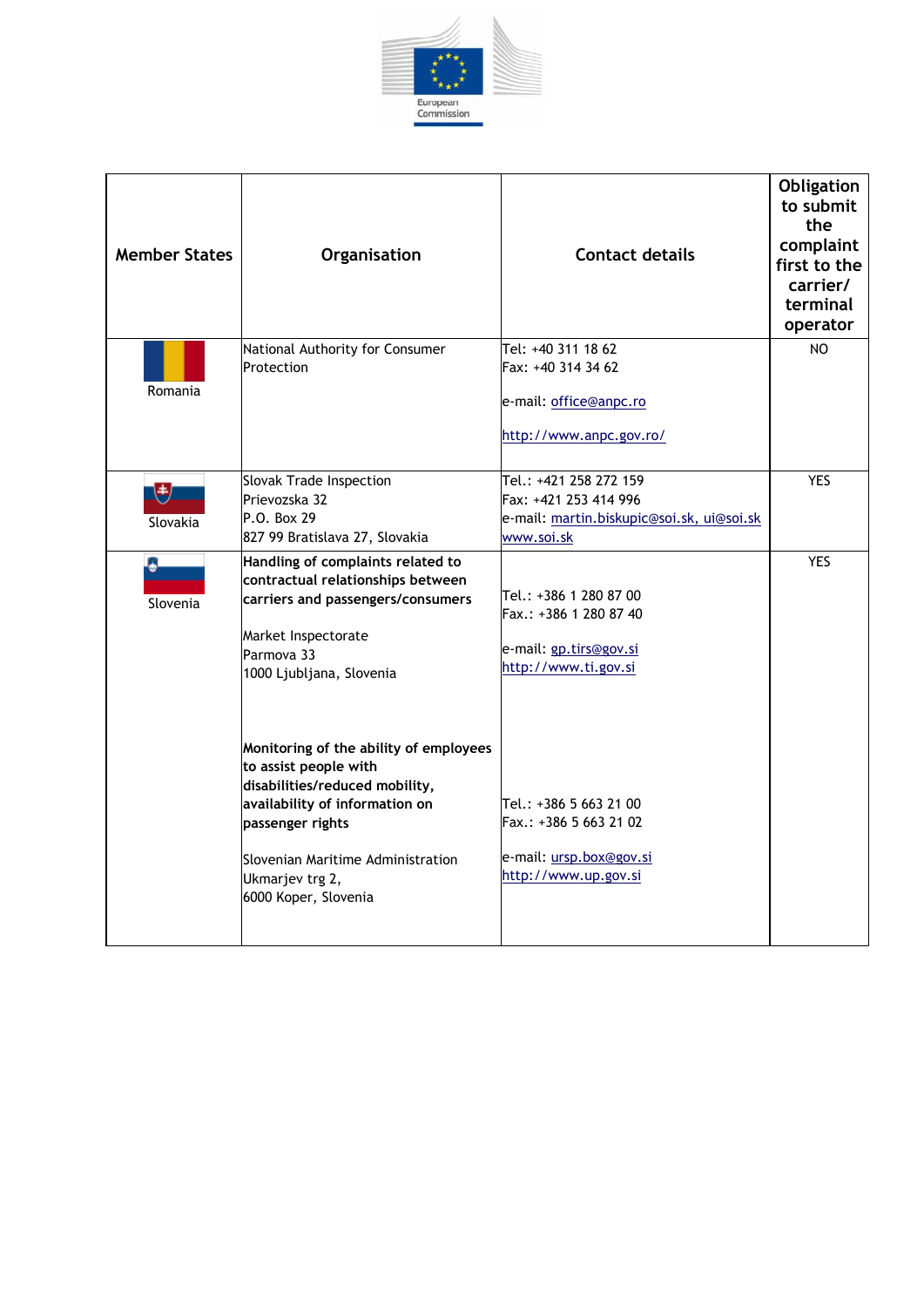

| <b>Member States</b> | Organisation                                                                                                                                                                                               | <b>Contact details</b>                                                                                              | Obligation<br>to submit<br>the<br>complaint<br>first to the<br>carrier/<br>terminal<br>operator |
|----------------------|------------------------------------------------------------------------------------------------------------------------------------------------------------------------------------------------------------|---------------------------------------------------------------------------------------------------------------------|-------------------------------------------------------------------------------------------------|
| 痛.<br>Spain          | Consumer protection<br><b>AECOSAN</b><br>Príncipe de Vergara 54, 28006 Madrid<br>Complaints related to safety of ships<br>and deficiencies in accessibility and<br>assistance on board to disabled persons | Tel (34) 91 822 44 40<br>(34) 91 822 44 63<br>e-mail: inc@consumo-inc.es<br>http://consumo-inc.gob.es               | <b>YES</b>                                                                                      |
|                      | Dirección General de la Marina Mercante Tel. +34 91 597 92 70<br>Ruiz de Alarcón, nº 1<br>28071 Madrid (Spain)                                                                                             | Fax. +34 91 597 92 35/35 87<br>e-mail: semar.dgmm@fomento.es<br>http://portalservicios.fomento.es/mariti<br>mo.html | <b>YES</b>                                                                                      |
|                      | Ports / Port Terminals<br>Puertos del Estado<br>Avenida del Partenon, 10<br>28042 Madrid (Spain)                                                                                                           | Tel. +34 91 524 55 19<br>Fax: +34 91 524 55 05<br>e-mail: pasajeros@puertos.es<br>www.puertos.es                    | <b>YES</b>                                                                                      |
| Sweden               | Supervision of the Regulation in<br>general:<br>Swedish Consumer Agency<br>Complaints from consumers:                                                                                                      | Tel: +46 771 423 300<br>e-mail:<br>konsumentverket@konsumentverket.se<br>www.konsumentverket.se                     | <b>YES</b>                                                                                      |
|                      | National Board for Consumer Disputes<br>(ARN)<br><b>Box 174</b><br>101 23 STOCKHOLM                                                                                                                        | Tel.: +46 8 508 860 00<br>Fax: +46 8 508 860 01<br>e-mail: arn@arn.se<br>www.arn.se                                 |                                                                                                 |
|                      | Supervision of disability-related<br>training issues:<br>Swedish Transport Agency                                                                                                                          | Tel: +46 771 503 503<br>e-mail: sjofart@transportstyrelsen.se<br>www.transportstyrelsen.se                          |                                                                                                 |